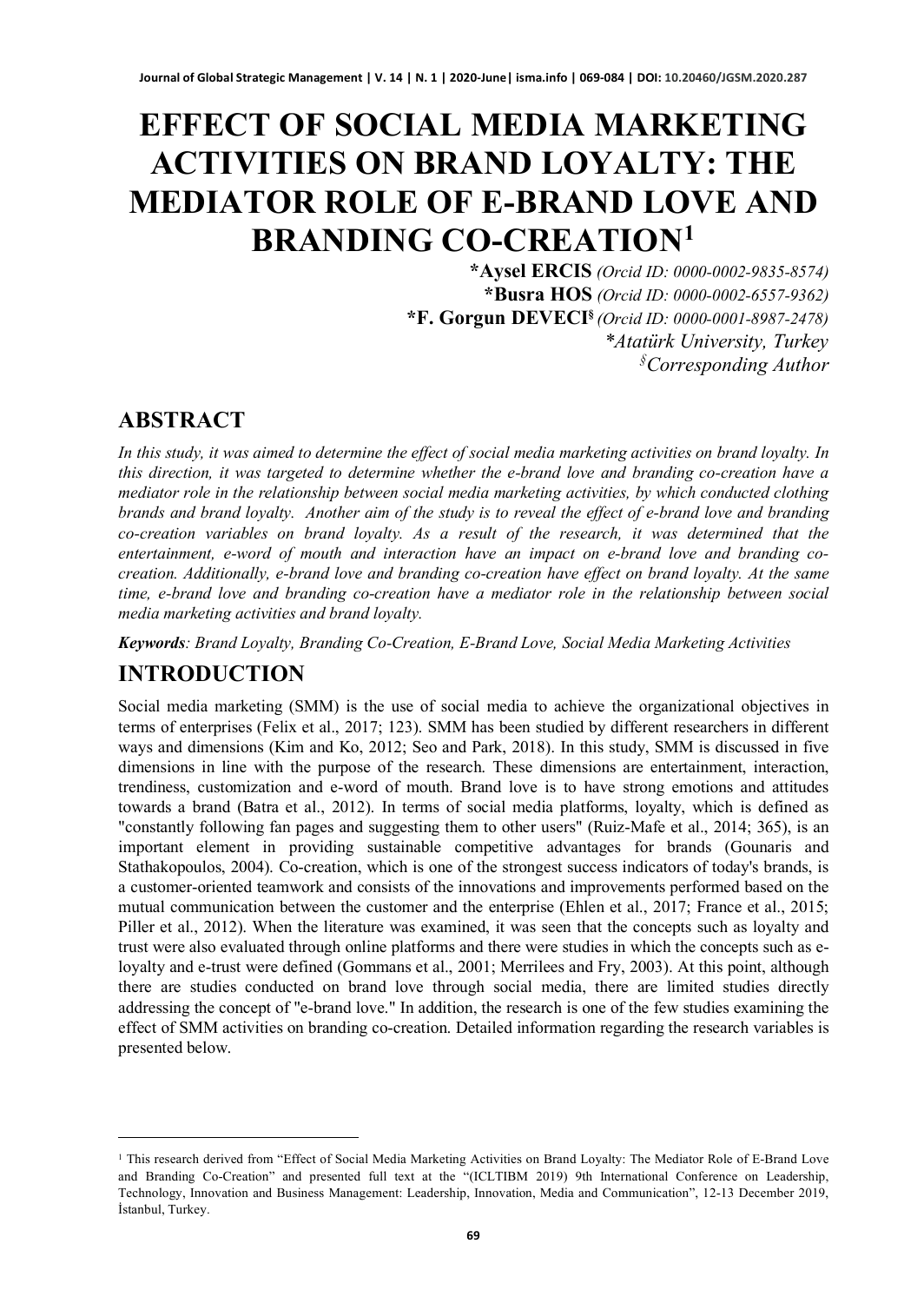# **LITERATURE REVIEW AND THEORETICAL FRAMEWORK Social Media Marketing Activities**

Social media marketing, which has been one of the effective marketing methods in recent years, is to conduct various marketing activities related to the current products and services of companies through social media platforms (Yadav and Rahman 2017; 1296). Through SMM, brands can find the opportunity to introduce their brand to their current or potential customers via social media tools such as Facebook, Twitter and YouTube (Saravanakumar and SuganthaLakshmi, 2012). In the studies conducted on SMM, it was observed that different dimensions were created and these dimensions were applied in different sectors (Kim and Ko, 2012; Seo and Park, 2018; Yadav and Rahman, 2017). The study of Kim and Ko (2012)'s dimensions were utilized in this study and as SMM dimensions, entertainment, interaction, trendiness and customization were used. The variable of e-word of mouth was added to these dimensions. The dimensions of SMM are explained as follows: Entertainment is the result of the pleasure and satisfaction obtained through social media (Agichtein et al., 2008). Contents thought to be enjoyable have a higher level of participation and contribution (Cvijikj and Michahelles, 2013; Muntinga et al., 2011). Interaction is to share information and exchange ideas with others through social media (Godey et al., 2016; 5835). It was determined that consumers who had high interaction with the brand were more willing to provide feedback (Chung and Austria, 2010). Trendiness is to provide customers with the latest and up-to-date information regarding products (Godey et al., 2016; 5835). This variable is accepted as one of the important SMM activities that positively affect brand awareness and brand image (Seo and Park, 2018). Customization is the degree at which social media channels provide customized information search and service for customers (Godey et al., 2016; 5835). It was detected that a customized service experienced by consumers positively affected the intention of repurchase and word of mouth communication (Cifci and Sözen, 2017). E-word of mouth refers to the positive or negative feedback provided by the customers about the available products in an internet-mediated environment (Hennig-Thurau et al., 2004; 39). E-word of mouth has a positive effect on purchase intent and brand loyalty (Balakrishnan et al., 2014). In the researches conducted on this subject, it was seen that SMM activities had a positive effect on brand loyalty, brand awareness and brand image (Algharabat, 2017; Godey et al., 2016; Ismail, 2017). Accordingly, the following hypotheses were developed regarding SMM activities.

**H1:** SMM activities are effective on e-brand love.

**H2:** SMM activities are effective on branding co-creation.

#### **E-Brand Love**

Brand love is generally described as "the passionate emotional commitment of the customer to a particular trading name" (Carroll and Ahuvia, 2006; 81). E-brand love, on the other hand, can be defined as "the strong bond established through social media by the development or formation of emotions that lead to a passionate intimacy between the consumer and the brand." In the studies conducted within the scope of social media, it was determined that the consumers, who loved their brands, were willing to publish the shares of the related brands through their social media accounts (Baena, 2016). It was also suggested that the positive consumer reactions given to the "love" icon on Instagram and "like" icon on Facebook were a reflection of brand love (Vernuccio et al., 2015; Wallace et al., 2014). In the study conducted by Machado et al., (2019), it was determined that consumer-brand engagement via Facebook had a significant effect on the formation of brand love. Kaufmann et al. (2016), on the other hand, put forward that consumers who were committed to the brand with love were more willing to join branding co-creation. In the light of the information presented above, the following hypotheses were developed.

**H3:** E-brand love is effective on brand loyalty.

**H4:** E-Brand love has a mediator role in the relationship between SMM activities and brand loyalty.

## **Branding Co-Creation**

Co-creation, which is an important variable in terms of branding, is defined as "the intention of customers to exchange information with other customers for the purpose of increase the value of the brand." In this process, social media is used as an effective tool in terms of facilitating communication and enhancing consumer-brand relations as well as involving the consumer in the process of branding and co-creation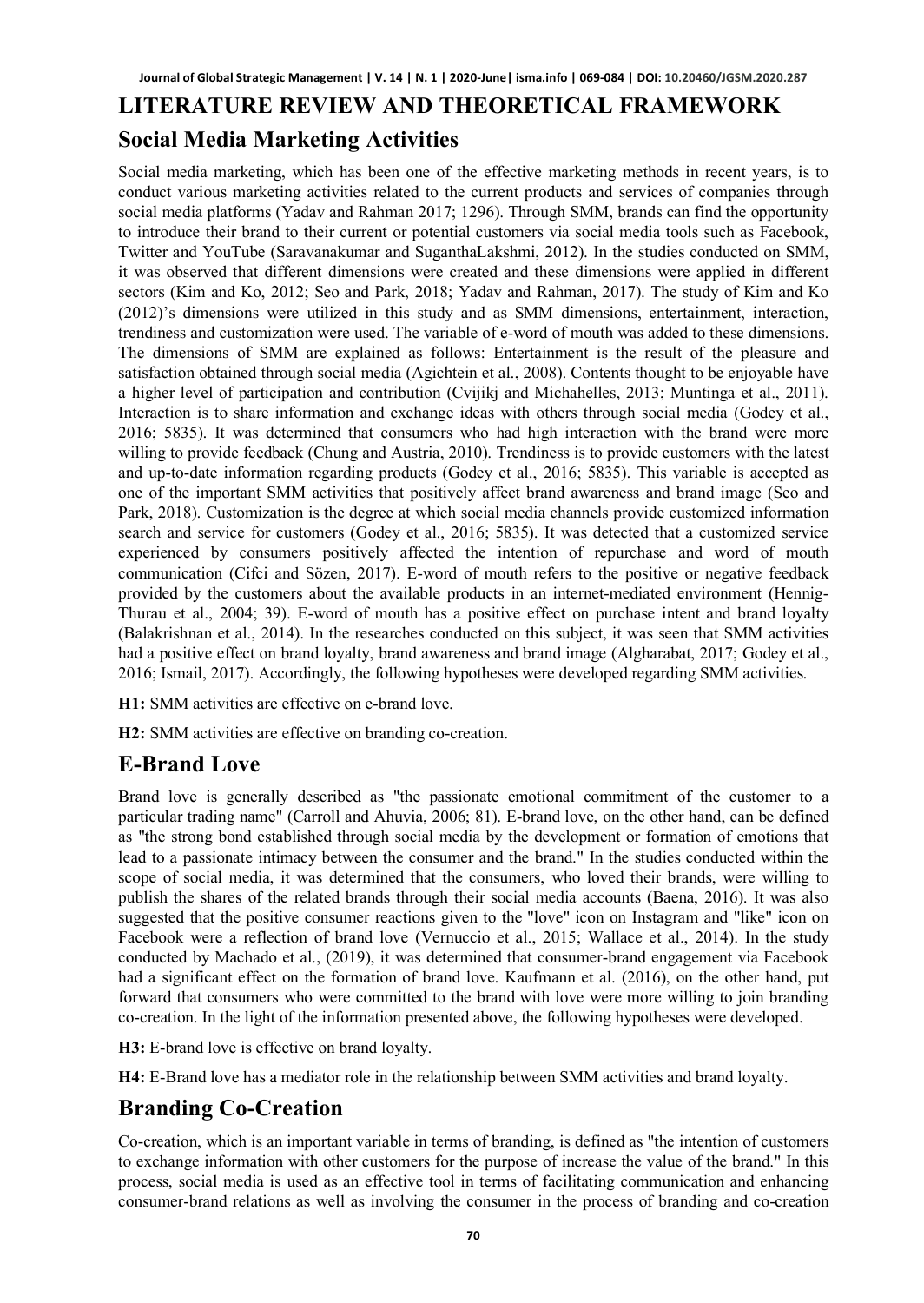(Hajli et al., 2017; Piller et al., 2012). In the studies conducted, it was determined that the consumers involved in the co-creation process perceived the brand value at a higher level; and they had higher levels in terms of providing brand-related information to other consumers, giving feedback to the brand and purchase intention (France et al., 2015; Hsieh and Chang, 2016). In addition, each consumer involved in the co-creation process was seen as an alternative source of new ideas for the brand (Hoyer et al., 2010). In a few studies conducted within the scope of branding, it was observed that the quality of the relationship on social commerce sites positively affected the co-creation intention of consumers (Wang and Hajli, 2014). Likewise, consumers' trust in their brands encourages them to engage in the process of branding co-creation (Kamboj et al., 2018). In the light of the information presented above, the following hypotheses were developed.

**H5:** Branding co-creation is an effective on brand loyalty.

**H6:** Branding co-creation has a mediator role in the relationship between SMM activities and brand loyalty.

## **Brand Loyalty**

According to Oliver (1999; 34) brand loyalty "exhibiting a behavior of repurchasing a previously purchased brand in the future, too." It was revealed that activities such as conducting advantageous campaigns through social media, presenting brand-related contents and producing popular contents had a positive effect on brand loyalty (Erdoğmuş and Çiçek, 2012). Furthermore, establishing closer brandcustomer and customer-customer relationships in social media brand communities was seen as a path going to brand loyalty (Laroche et al., 2013). In a study conducted by Gamboa and Gonçalves (2014), it was stated that following brand fan pages by consumers via Facebook had an effect on the development of trust, satisfaction, perceived value and commitment, and this situation resulted in brand loyalty. Kim et al., (2014) determined that "retweeting" the shares of the brand via Twitter affected brand loyalty.

### **RESEARCH METHOD**

#### **Purpose, Scope and Limitations of the Study**

In this study, it was aimed to determine the mediator role of e-brand love and branding co-creation in the effect of SMM activities on brand loyalty. The main population of the research consisted of the consumers living in Samsun, aged 18 and over, having various social media accounts and following the brand they "love" through these social media tools. The study only focused on clothing brands. Therefore, the results obtained from the research cannot be generalized for other product groups and Turkey.

# **Research Model**

The model developed in line with the purpose of the research is shown in Figure 1.



**Figure 1.** Research Model

#### **Sampling Process**

The main population of the research consisted of the consumers living in Samsun, aged 18 and over, having various social media accounts and following the brand they "love" through these social media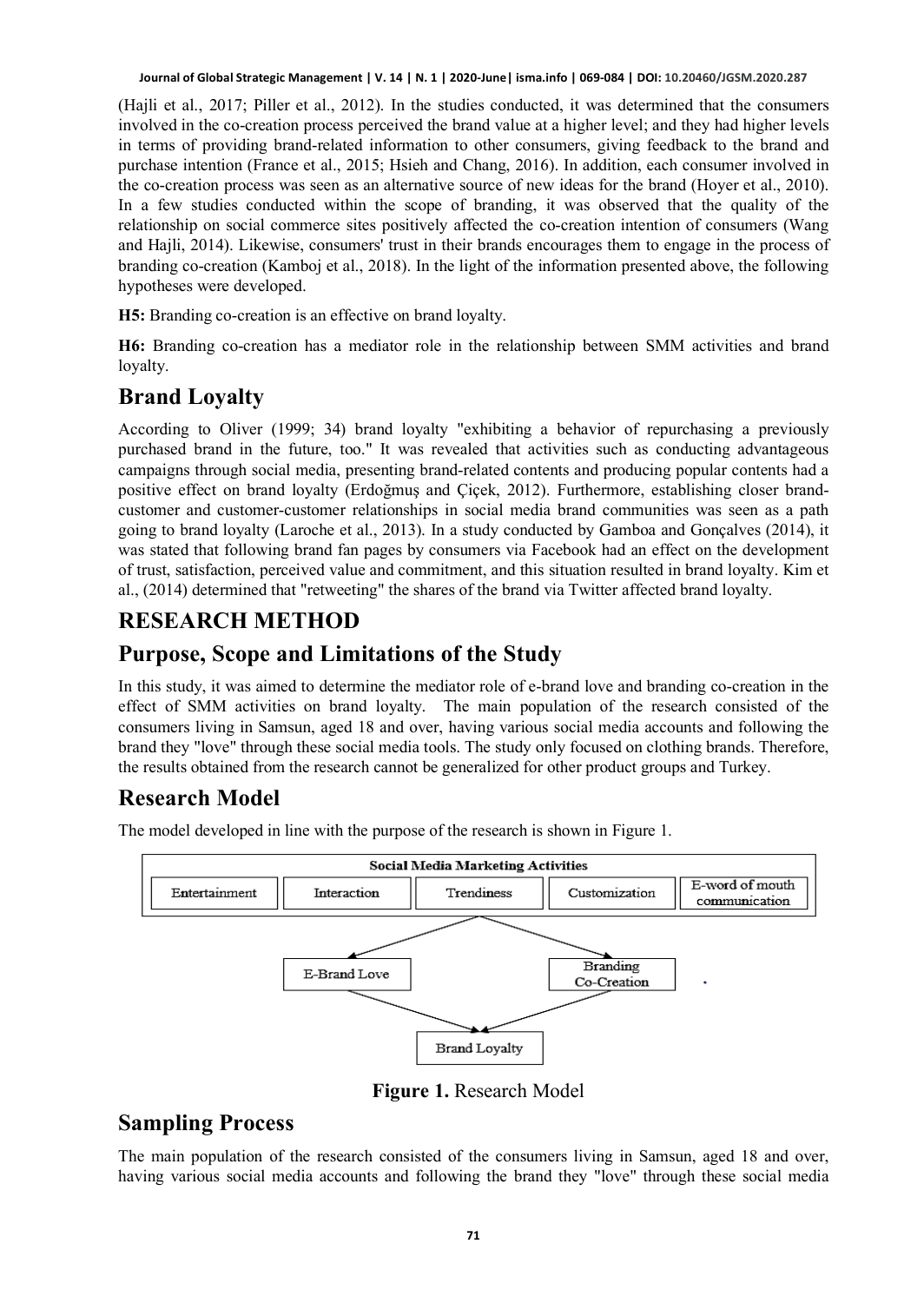tools. Convenience sampling method was used as the sampling method. A questionnaire was conducted on 425 individuals and 417 of them were assessed after the incomplete forms were eliminated.

### **Data Collection Method and Tool**

The questionnaire form was applied only to the participants who were following the brand via social media accounts and consisted of three different question groups. The preliminary questions included in the first group were adapted from the questions obtained from the study conducted by Tekbıyık (2017). The respondents were then asked to specify their favourite clothing brands and to answer the next questions by considering this brand. The last question of the first group was to determine on which social media account/accounts the brand was followed. The questions in the second group were asked to determine the evaluations of consumers regarding the study variables. In this group, the four dimensions of SMM activities were obtained from the scale developed by Kim and Ko (2012). In the questions of eword of mouth, the fifth dimension, the study conducted by Karjaluoto et al. (2016) was utilized. The questions regarding brand love were obtained from the study of Carroll and Ahuvia (2006), questions regarding branding co-creation were obtained from the study of Wang and Hajli (2014) and questions regarding brand loyalty were obtained from the study of Godey et al. (2016). In the last part of the questionnaire, the questions regarding demographic characteristics were included. Prior to the final questionnaire, a preliminary study was applied to a sample consisting of 20 individuals and the questionnaire was finalized. The questions regarding the research variables were measured with the 5 point Likert scale (1= Strongly disagree, 5= Strongly agree). The data were analyzed with AMOS and SPSS 20.0 statistical programs. Descriptive statistics, exploratory factor analysis, confirmatory factor analysis and structural equation modelling were used in the analysis of the data.

#### **FINDINGS**

### **Demographic Characteristics and Other Descriptive Statistics**

Most of the respondents consisted of single people (60.0%), students (42.9%) and females (68.3%) who were in the 18-25 (51.6%) age range, received education at undergraduate level (70.5%), had an income level of 1000 TL and below (38.1%). The respondents were first asked which social media accounts they were following. According to the results, Instagram (91.1%), Facebook (73.9%), Twitter (50.6%) and Snapchat (40.0%) were found to be the most commonly used social media accounts. Secondly, the respondents' frequency of using social media accounts and whether they used social media actively were asked. The majority of the respondents use social media continuously (57.3%) and a few times in a day (34.1%). In addition, it was determined that the statement "I post on social media" came to the forefront with an average of 65.0% and the statement "I just follow what is written on social media" followed it with an average of 58.0%. The respondents were asked to specify their favourite brands as an open-ended question in the questionnaire form. As a result of the questionnaires evaluated, it was observed that the respondents specified 45 different clothing brands. The top 5 brands having the highest percentage distribution are Zara (14.9%), Koton (11.3%), H&M (8.4%), Mavi (6.7%) and Adidas (6.5%).

## **Exploratory Factor Analysis**

Before carrying out confirmatory factor analysis, exploratory factor analysis was performed to clearly determine the dimensions of the scales used in the research. Factor loads of 0.30 and above were taken into account in the exploratory factor analysis. Firstly, exploratory factor analysis was performed on SMM activities and the variables were grouped under 3 factors. The obtained factors explained 61.643% of the total variance (KMO Measure of Sampling Adequacy: 83%; Barlett Sphericity Test: 1371.899; df: 55). During the analysis, 1 statement was excluded from the analysis. The results of the exploratory factor analysis are presented in Table 1.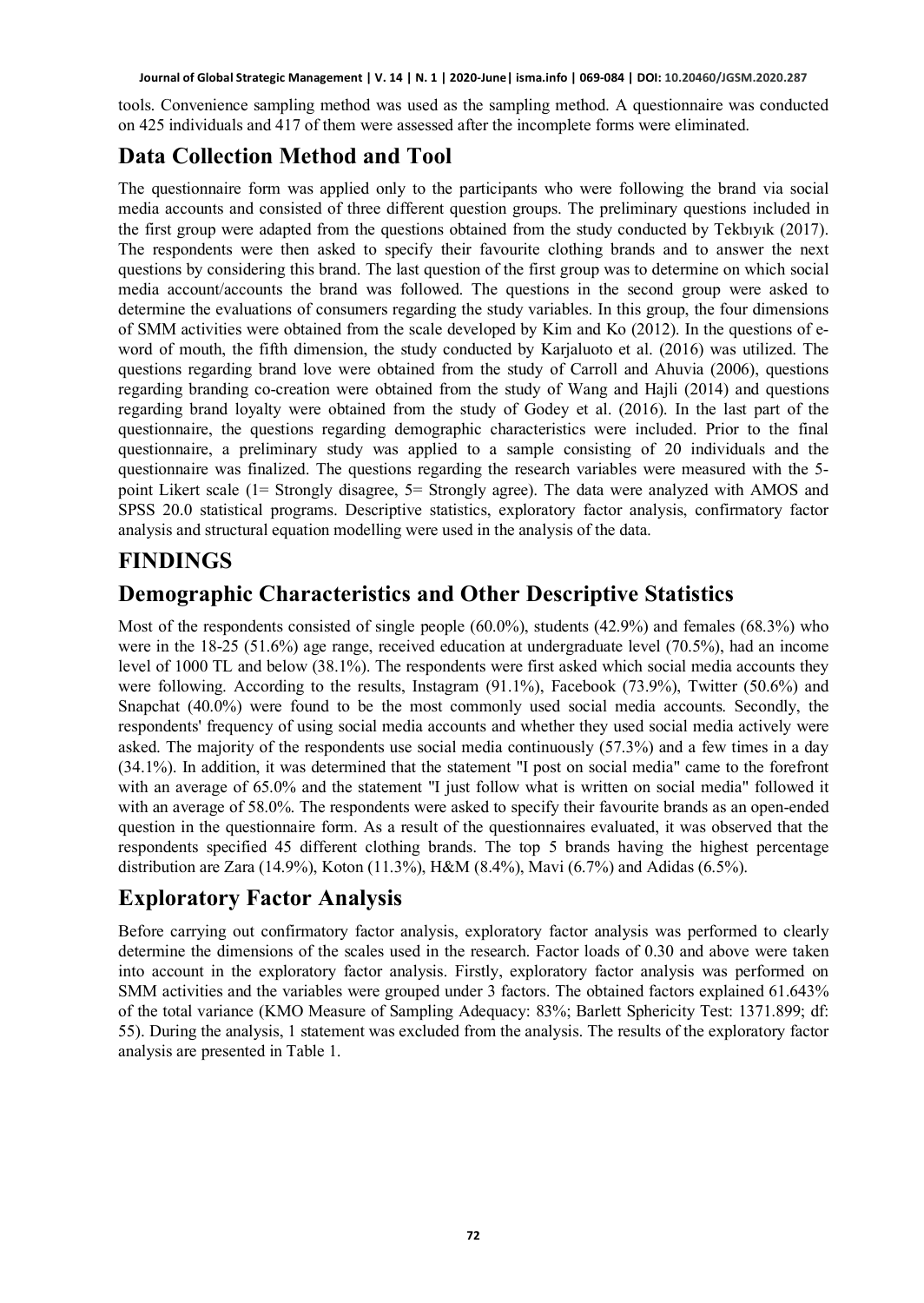| <b>Variables</b>                                                                          | <b>Factor Loading</b> | % of Variance | <b>Eigenvalues</b> |
|-------------------------------------------------------------------------------------------|-----------------------|---------------|--------------------|
| <b>Factor 1: Entertainment and Trendiness</b><br>$(\alpha=0.742)$                         |                       | 23.925        | 2.632              |
| This brand's social media contents seem<br>interesting.                                   | 0.713                 |               |                    |
| Following this brand's social media is fun.                                               | 0.684                 |               |                    |
| This brand's social media contents are the newest<br>information.                         | 0.658                 |               |                    |
| This brand's social media enables information<br>sharing.                                 | 0.646                 |               |                    |
| This brand's social media offers customized<br>information search.                        | 0.624                 |               |                    |
| Following this brand's social media is very trendy.                                       | 0.518                 |               |                    |
| Factor 2: E-Word of Mouth $(\alpha=0.859)$                                                |                       | 23.007        | 2.531              |
| I write positive word of mouth about this brand on<br>the social media platforms.         | 0.869                 |               |                    |
| I "talk up" this brand in social media platforms.                                         | 0.839                 |               |                    |
| I try to spread the positive sharing about this brand<br>in social media platforms.       | 0.812                 |               |                    |
| Factor 3: Interaction $(\alpha=0.680)$                                                    |                       | 14.711        | 1.618              |
| This brand's social media is possible to exchange<br>conversation or opinion with others. | 0.790                 |               |                    |
| It is easy to deliver my opinion through this brand's<br>social media.                    | 0.754                 |               |                    |

**Table 1.** Results of Exploratory Factor Analysis of SMM Activities

In addition, the results of the exploratory factor analysis related to the other scales used in the research are as follows; E-brand love, branding co-creation and brand loyalty scales were included in the research model as one-dimensional scales which did not had sub-dimensions. As a result of the exploratory factor analysis, it was seen that they were gathered under one dimension. Two reverse-coded statements were excluded from the exploratory factor analysis related to the brand love scale. The single-factor structure explained 51.505% of the total variance (KMO Measure of Sampling Adequacy: 87.7%; Barlett Sphericity Test: 1197.854; df: 28). None of the statements belonging to the scale of branding co-creation were eliminated and the single-factor structure explained 64.474% of the total variance (KMO Measure of Sampling Adequacy: 67.5%; Barlett Sphericity Test: 220.881; df: 3). In the brand loyalty scale, the single-factor structure explained 60.765% of the total variance (KMO Measure of Sampling Adequacy: 78.4%; Barlett Sphericity Test: 744.460; df: 10). The variables and explanations after the analysis are shown in Table 2.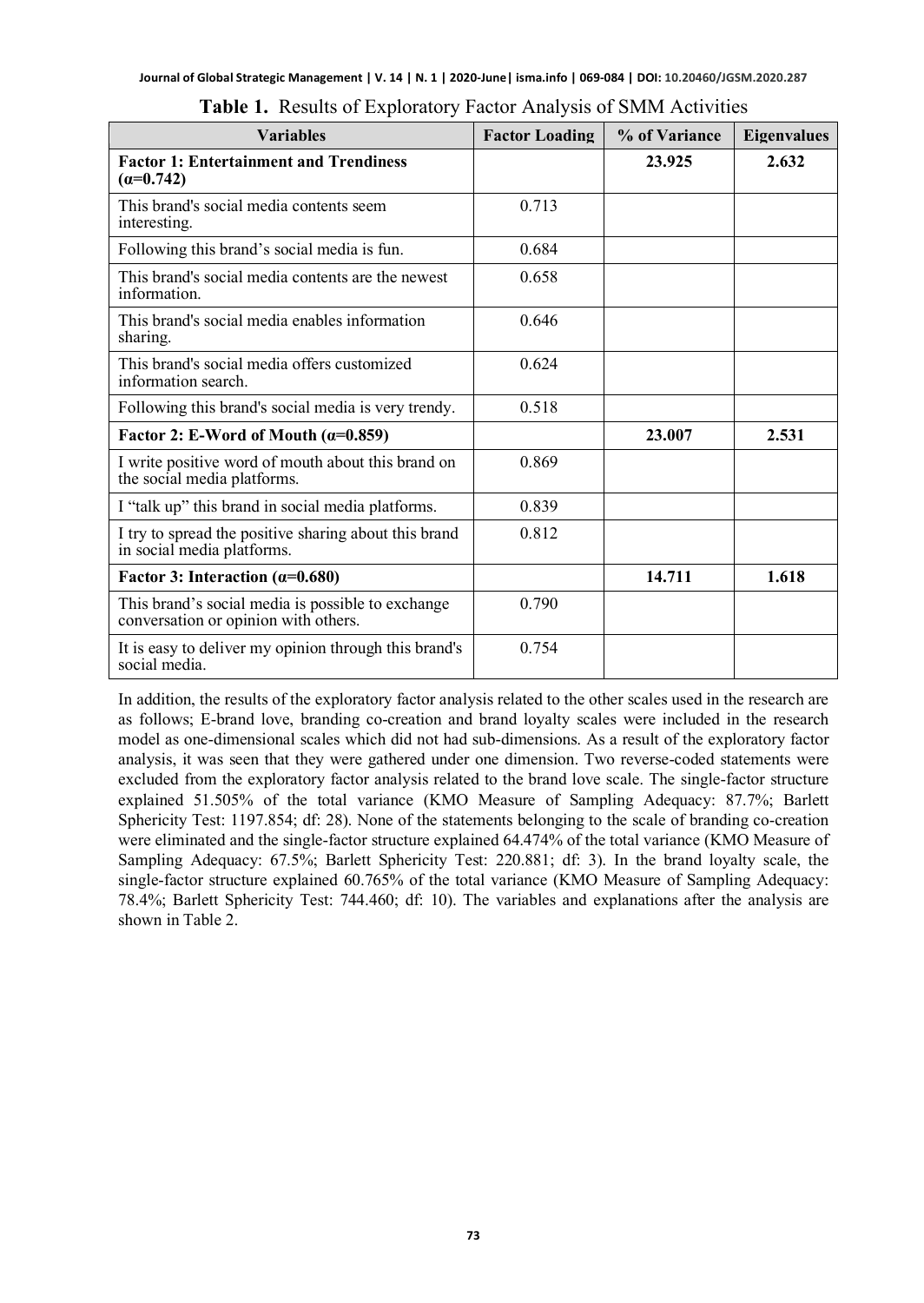#### **Table 2.** Results of E-Brand Love, Branding Co-Creation and Brand Loyalty Exploratory Factor Analysis

| <b>Variables</b>                                                                                                                                                    | <b>Factor Loading</b> | % of Variance | <b>Eigenvalues</b> |
|---------------------------------------------------------------------------------------------------------------------------------------------------------------------|-----------------------|---------------|--------------------|
| E-Brand Love $(\alpha=0.865)$                                                                                                                                       |                       | 51.505        | 4.120              |
| I am passionate about this brand.                                                                                                                                   | 0.789                 |               |                    |
| This is a wonderful brand.                                                                                                                                          | 0.768                 |               |                    |
| Everything about this brand is a pure delight.                                                                                                                      | 0.753                 |               |                    |
| I'm very attached to this brand.                                                                                                                                    | 0.733                 |               |                    |
| This brand is totally awesome.                                                                                                                                      | 0.718                 |               |                    |
| This brand makes me very happy.                                                                                                                                     | 0.701                 |               |                    |
| This brand makes me feel good.                                                                                                                                      | 0.661                 |               |                    |
| I love this brand.                                                                                                                                                  | 0.598                 |               |                    |
| Branding Co-Creation $(\alpha=0.724)$                                                                                                                               |                       | 64.474        | 1.934              |
| I am willing to buy the products of a brand recommended by my<br>friends on my favourite social media platforms.                                                    | 0.827                 |               |                    |
| I will consider the shopping experiences of my friends on my<br>favourite social media platform when I want to shop a brand.                                        | 0.809                 |               |                    |
| I am willing to provide my experiences and suggestions when<br>my friends on my favourite social media platform want my<br>advice on buying something from a brand. | 0.772                 |               |                    |
| Brand Loyalty $(\alpha=0.795)$                                                                                                                                      |                       | 60.765        | 3.038              |
| I intend to visit this brand's social media account again.                                                                                                          | 0.818                 |               |                    |
| I regularly visit this brand's social media account.                                                                                                                | 0.805                 |               |                    |
| I would love to recommend this brand to my friends.                                                                                                                 | 0.801                 |               |                    |
| I will suggest this brand to other consumers.                                                                                                                       | 0.794                 |               |                    |
| This brand would be my first choice.                                                                                                                                | 0.670                 |               |                    |

## **Confirmatory Factor Analysis**

Confirmatory factor analysis was used to test whether SMM activities, e-brand love, branding co-creation and brand loyalty scales were suitable for sampling. The results of the confirmatory factor analysis are given below.



**Figure 2.** Results of Confirmatory Factor Analysis

According to the results of the confirmatory factor analysis performed to determine whether the scales used in the research were in compliance with the sample, fit indexes are as follows: CMIN/df= 1.942; RMSEA= 0.051; RMR= 0.038; AGFI= 0.903; GFI= 0.930; NFI= 0.912; CFI= 0.955. The variables that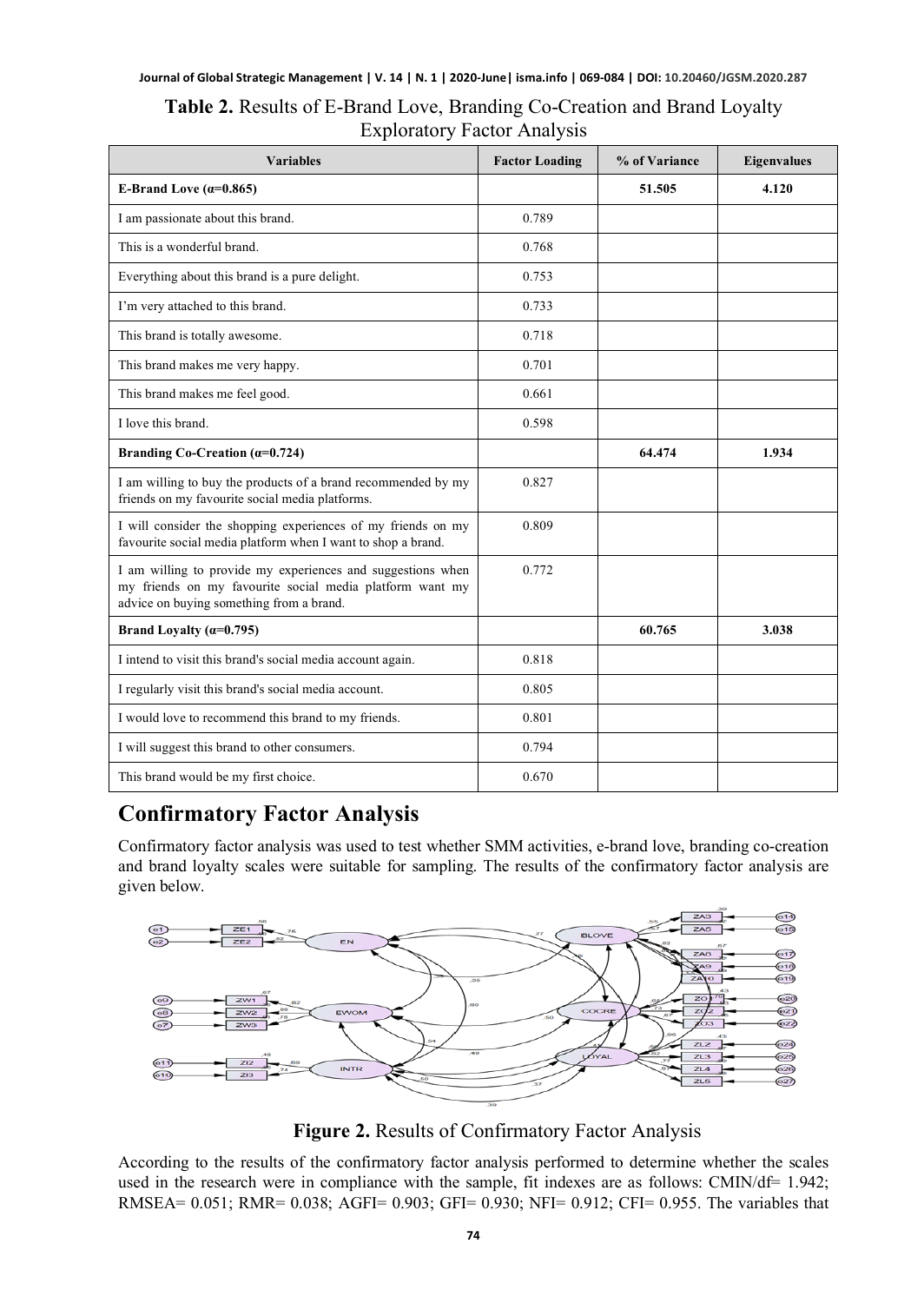exceeded the standard coefficients (very close to 1.0) or giving very large standard errors were checked and non-conforming variables were excluded following the analysis performed (Hair et al., 1998). Accordingly, 4 statements regarding entertainment and trendiness dimensions were excluded from the analysis. The dimension was named as "entertainment" since only the statements of entertainment remained in the dimension. In addition, 3 statements regarding brand love and 1 statement regarding brand loyalty were eliminated. After the confirmatory factor analysis, the reliability, AVE and CR values of the scales are as follows.

| <b>Variables</b>     | Cronbach's Alpha | <b>CR</b> | <b>AVE</b> |
|----------------------|------------------|-----------|------------|
| Entertainment        | 0.763            | 0.766     | 0.621      |
| E-Word of Mouth      | 0.857            | 0.861     | 0.674      |
| Interaction          | 0.680            | 0.681     | 0.516      |
| E-Brand Love         | 0.836            | 0.840     | 0.520      |
| Branding Co-Creation | 0.724            | 0.726     | 0.469      |
| <b>Brand Loyalty</b> | 0.731            | 0.809     | 0.518      |

**Table 3.** Cronbach's Alpha, CR and AVE Values of The Scales

According to the results in the table, CR values are generally above 0.70 and AVE values are above 0.50. The values obtained regarding the variables after the confirmatory factor analysis are as follows.

|                        | <b>Standardized Regression Weights</b> | S.E.  | C.R.   | $\mathbf{p}$ | $\mathbf{R}^2$ |
|------------------------|----------------------------------------|-------|--------|--------------|----------------|
| $ZW3 \leftarrow$ EWOM  | 0.781                                  |       |        |              | 0.610          |
| ZW2←EWOM               | 0.863                                  | 0.066 | 16.404 | ***          | 0.745          |
| $ZW1 \leftarrow EWOM$  | 0.817                                  | 0.064 | 15.786 | ***          | 0.668          |
| $ZI3 \leftarrow INTR$  | 0.744                                  |       |        |              | 0.553          |
| $ZI2 \leftarrow INTR$  | 0.692                                  | 0.101 | 9.073  | ***          | 0.479          |
| $ZA3 \leftarrow BLOVE$ | 0.547                                  |       |        |              | 0.299          |
| ZA5←BLOVE              | 0.569                                  | 0.119 | 8.476  | ***          | 0.324          |
| $ZA8 \leftarrow BLOVE$ | 0.818                                  | 0.150 | 10.501 | ***          | 0.669          |
| ZA9←BLOVE              | 0.850                                  | 0.155 | 10.676 | ***          | 0.722          |
| $ZA10\leftarrow BLOVE$ | 0.766                                  | 0.146 | 10.163 | ***          | 0.587          |
| $ZO1 \leftarrow COCRE$ | 0.652                                  |       |        |              | 0.426          |
| ZO2←COCRE              | 0.729                                  | 0.113 | 10.048 | ***          | 0.532          |
| ZO3←COCRE              | 0.672                                  | 0.107 | 9.656  | ***          | 0.452          |
| ZL2←LOYAL              | 0.655                                  |       |        |              | 0.429          |
| ZL3←LOYAL              | 0.817                                  | 0.105 | 12.521 | ***          | 0.667          |
| ZL4←LOYAL              | 0.774                                  | 0.032 | 12.095 | ***          | 0.599          |
| ZL5←LOYAL              | 0.613                                  | 0.100 | 10.048 | ***          | 0.376          |
| $ZE2 \leftarrow EN$    | 0.825                                  | 0.114 | 9.798  | ***          | 0.680          |
| $ZE1 \leftarrow EN$    | 0.749                                  |       |        |              | 0.561          |

**Table 4.** Values Related to The Scales Used in The Study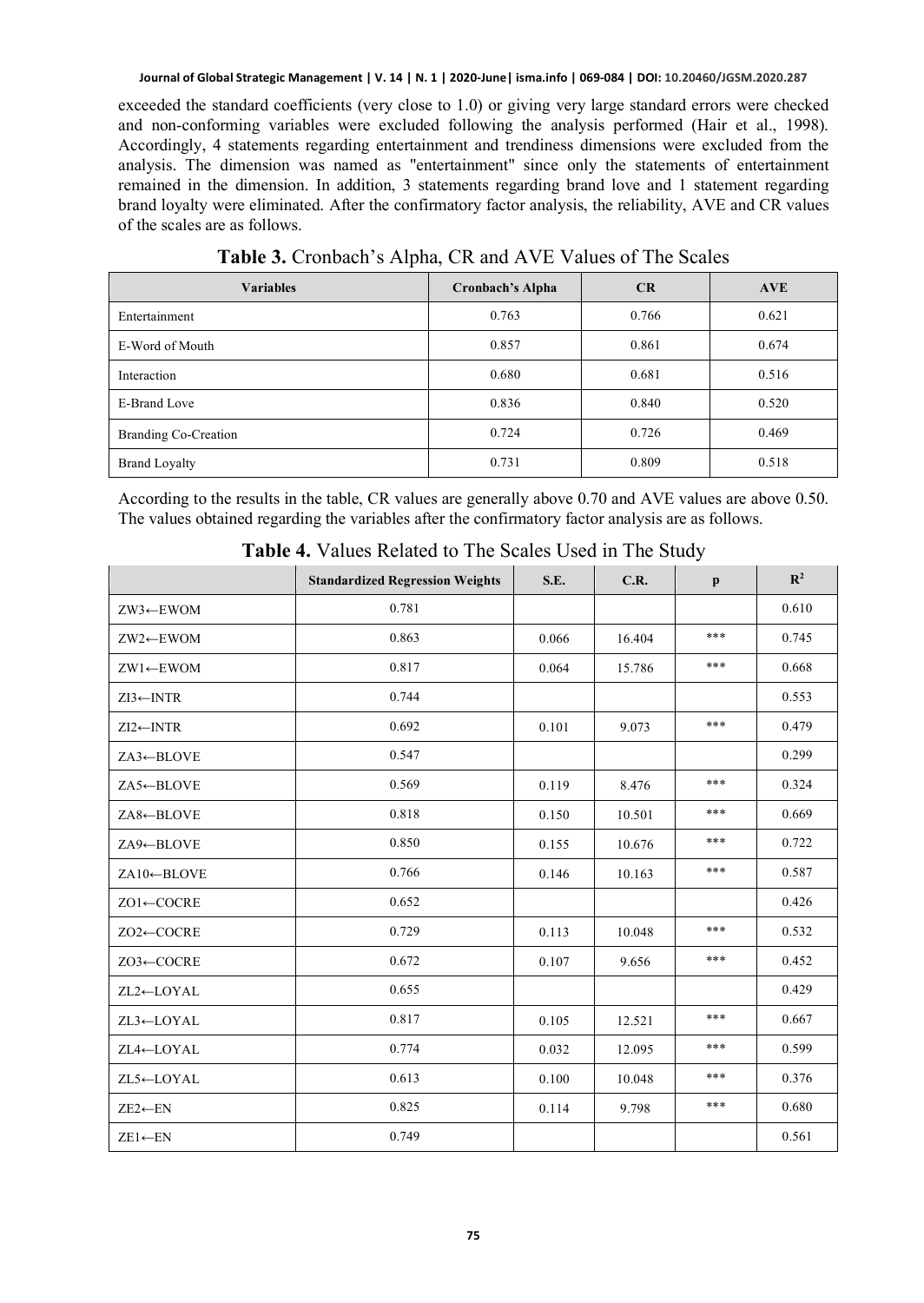#### **Testing the Research Model**

Structural equation modelling was used to test the research model. The results of the model which aimed to determine the effect of social media marketing activities on brand loyalty are as follows.



**Figure 3.** Model Test Results

The fit indices regarding the research model are as follows: CMIN/df= 2.307; RMSEA=  $0.06$ ; RMR= 0.043; AGFI= 0.904; GFI= 0.932; NFI= 0.909; CFI= 0.946). The results of the structural equation analysis regarding the variables are presented in Table 5 below.

|                         | <b>Standardized Regression Weights</b> | S.E.  | C.R.   | $\mathbf{p}$ |
|-------------------------|----------------------------------------|-------|--------|--------------|
| <b>BRLOVE←SMP</b>       | 0.721                                  | 0.132 | 6.358  | ***          |
| $COCREA \leftarrow SMP$ | 0.706                                  | 0.156 | 6.575  | ***          |
| <b>BRLOYAL←BRLOVE</b>   | 0.485                                  | 0.085 | 6.287  | ***          |
| <b>BRLOYAL←COCREA</b>   | 0.413                                  | 0.065 | 5.627  | ***          |
| $INTR \leftarrow SMP$   | 0.511                                  |       |        |              |
| EWOM←SMP                | 0.692                                  | 0.267 | 7.564  | ***          |
| $EN \leftarrow$ SMP     | 0.407                                  | 0.110 | 6.744  | ***          |
| ZA3←BRLOVE              | 0.550                                  |       |        |              |
| ZA5←BRLOVE              | 0.571                                  | 0.118 | 8.521  | ***          |
| ZA8←BRLOVE              | 0.819                                  | 0.148 | 10.573 | ***          |
| ZA9←BRLOVE              | 0.846                                  | 0.153 | 10.727 | ***          |
| $ZA10\leftarrow$ BRLOVE | 0.764                                  | 0.144 | 10.203 | ***          |
| ZO3←COCREA              | 0.673                                  |       |        |              |
| ZO2←COCREA              | 0.724                                  | 0.106 | 10.240 | ***          |
| ZO1←COCREA              | 0.646                                  | 0.100 | 9.604  | ***          |
| ZL2←BRLOYAL             | 0.654                                  |       |        |              |
| ZL3←BRLOYAL             | 0.817                                  | 0.106 | 12.409 | ***          |
| ZL4←BRLOYAL             | 0.773                                  | 0.033 | 11.987 | ***          |
| ZL5←BRLOYAL             | 0.611                                  | 0.101 | 9.964  | ***          |

|  | Table 5. Research Model Values |  |  |
|--|--------------------------------|--|--|
|--|--------------------------------|--|--|

According to the findings obtained: It is possible to state that as the positive evaluations of the consumer towards SMM activities increase, e-brand love also increases. SMM activities make consumers more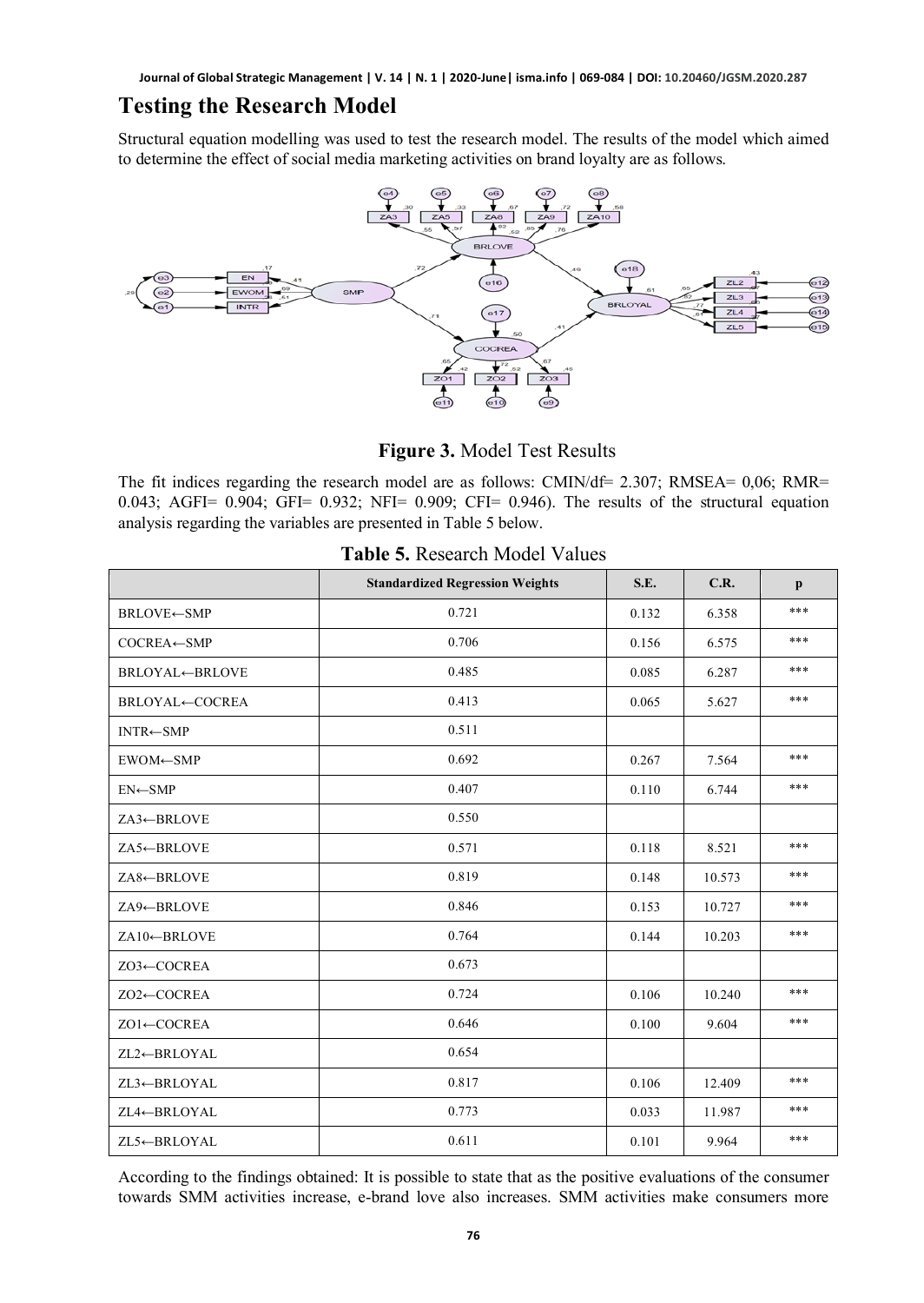willing to engage in the process of branding co-creation. Consumers having e-brand love show commitment to their brands. The increase in the loyalties of consumers shows parallelism with the increase in the intentions of the consumers who want to be involved in the process of branding cocreation. In the light of the results obtained the hypotheses H1, H2, H3 and H5 were accepted.

#### **Investigation of Mediator Effects**

Firstly, the direct relationship between SMM activities and brand loyalty was examined before analysing the mediator roles of e-brand love and co-creation variables in the relationship between SMM activities and brand loyalty. The results are presented below.



**Figure 4.** Direct Effect Model Between SMM Activities and Brand Loyalty

There is a statistically significant and positive relationship between SMM activities and brand loyalty. It is expected that this relationship will weaken or will be statistically insignificant if e-brand love and branding co-creation, which are the mediator variables, are added to the model (CMIN/df= 2.867; GFI= 0.973; AGFI= 0.942; RMR= 0.041; RMSEA= 0.072; CFI= 0.966; NFI= 0.950; Standardized Regression Weights = 0.635; S.E.= 0.091; C.R.= 6.707; P=0.000; R<sup>2</sup>=0.403). The results are presented below.



**Figure 5.** Mediator Role of E-Brand Love

As seen in the Figure 5, when the e-brand love variable is added to the relationship between SMM activities and brand loyalty with the mediator role, the relationship between SMM activities and brand loyalty weakens. Therefore, the partial mediator role of e-brand love can be mentioned (CMIN/df= 2.814; GFI= 0.939; AGFI= 0.906; RMR= 0.046; RMSEA= 0.071; CFI= 0.944; NFI= 0.917). The results related to the model where the e-brand love variable is added with the mediator role are presented below.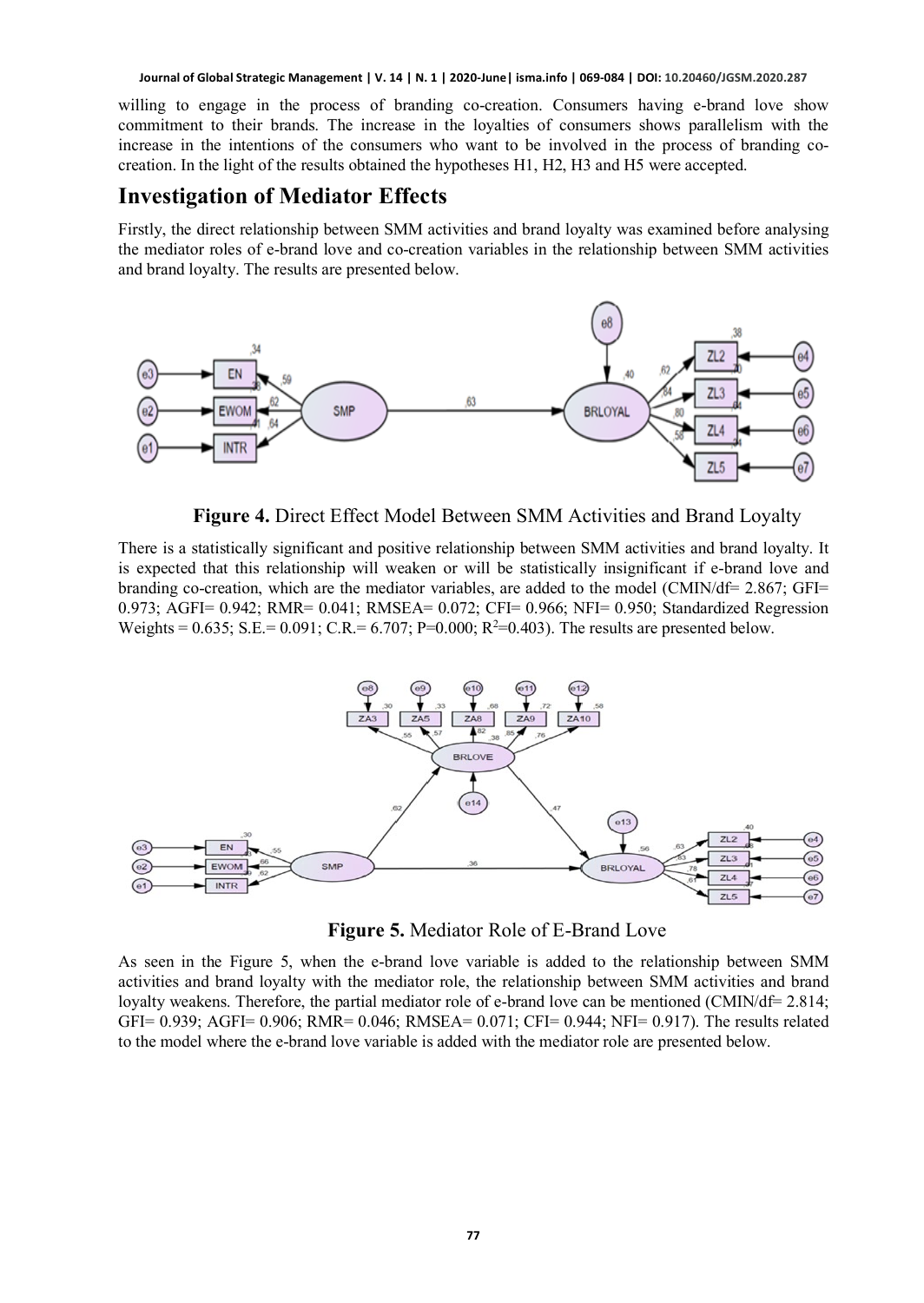|  |  | Journal of Global Strategic Management   V. 14   N. 1   2020-June  isma.info   069-084   DOI: 10.20460/JGSM.2020.287 |
|--|--|----------------------------------------------------------------------------------------------------------------------|
|--|--|----------------------------------------------------------------------------------------------------------------------|

|                          | <b>Standardized Regression Weights</b> | S.E.  | C.R.   | $\mathbf{p}$ |
|--------------------------|----------------------------------------|-------|--------|--------------|
| <b>BRLOVE←SMP</b>        | 0.616                                  | 0.091 | 6.383  | ***          |
| <b>BRLOYAL←BRLOVE</b>    | 0.471                                  | 0.095 | 5.331  | ***          |
| BRLOYAL←SMP              | 0.360                                  | 0.092 | 3.983  | ***          |
| $INTR \leftarrow SMP$    | 0.623                                  |       |        |              |
| $EWOM \leftarrow$ SMP    | 0.657                                  | 0.190 | 8.270  | ***          |
| $EN \leftarrow$ SMP      | 0.550                                  | 0.109 | 7.533  | ***          |
| ZA3←BRLOVE               | 0.546                                  |       |        |              |
| ZA5←BRLOVE               | 0.570                                  | 0.119 | 8.475  | ***          |
| ZA8←BRLOVE               | 0.823                                  | 0.151 | 10.516 | ***          |
| ZA9←BRLOVE               | 0.849                                  | 0.156 | 10.653 | ***          |
| $ZA10 \leftarrow BRLOVE$ | 0.760                                  | 0.146 | 10.108 | ***          |
| ZL2←BRLOYAL              | 0.634                                  |       |        |              |
| ZL3←BRLOYAL              | 0.826                                  | 0.114 | 12.030 | ***          |
| ZL4←BRLOYAL              | 0.782                                  | 0.035 | 11.684 | ***          |
| ZL5←BRLOYAL              | 0.612                                  | 0.107 | 9.750  | ***          |

| Table 6. Mediator Role of the E-Brand Love Variable Values |  |
|------------------------------------------------------------|--|
|------------------------------------------------------------|--|

According to the Sobel Test results; test statistics was calculated as 4.091 while p value was calculated as 0.000 (http: //quantpsy.org/sobel).



**Figure 6.** Mediator Role of Branding Co-Creation

Similarly, when the branding co-creation variable is added to the relationship between SMM activities and brand loyalty with the mediator role, the relationship between SMM activities and brand loyalty weakens (CMIN/df=2.459; GFI= 0.959; AGFI= 0.929; RMR= 0.041; RMSEA= 0.063; CFI= 0.957; NFI= 0.930). The results related to the model where the branding co-creation variable is added with the mediator role are shared below.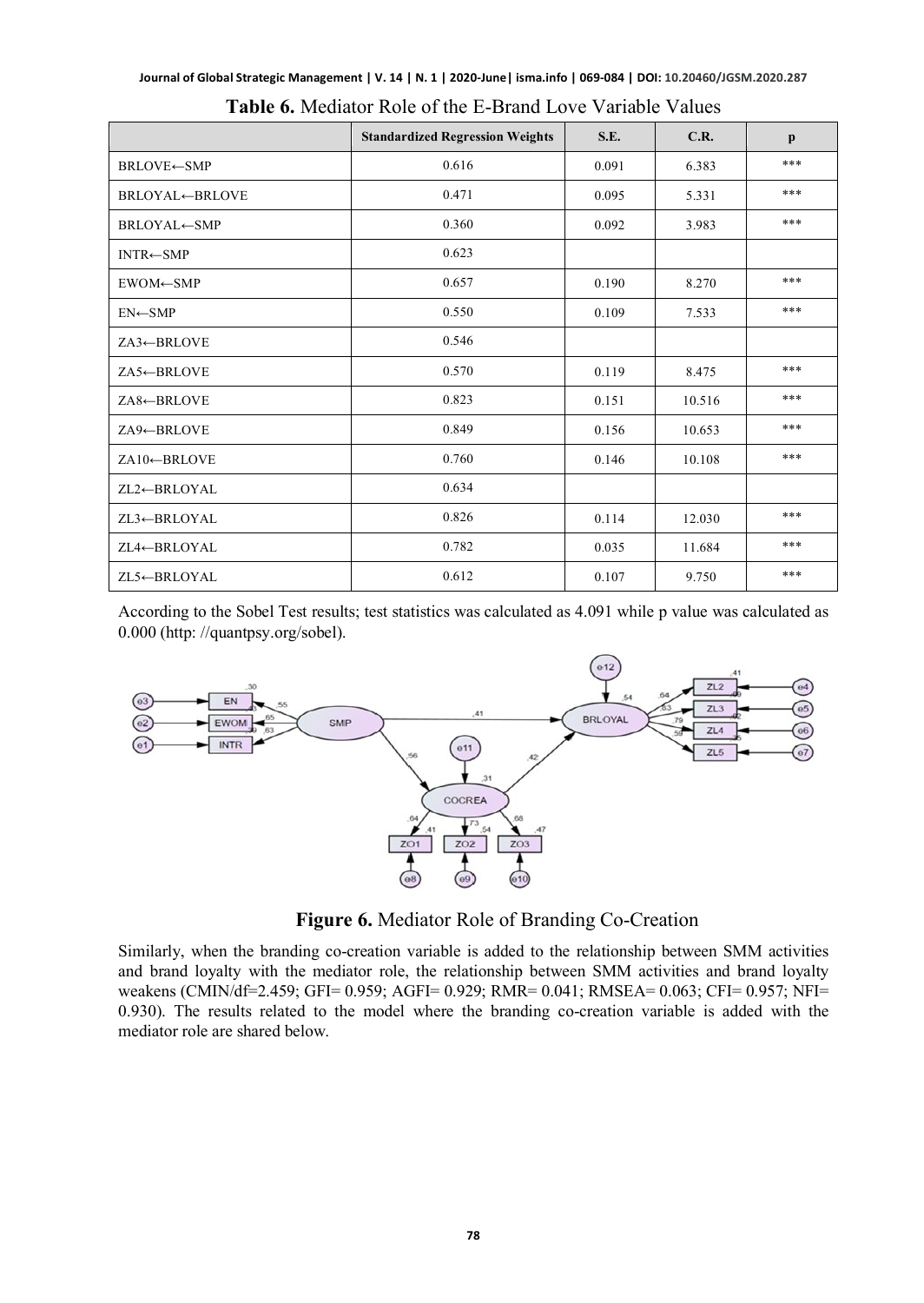|                          | <b>Standardized Regression Weights</b> | S.E.  | C.R.   | $\mathbf{p}$ |
|--------------------------|----------------------------------------|-------|--------|--------------|
| $COCREA \leftarrow SMP$  | 0.557                                  | 0.110 | 6.069  | ***          |
| <b>BRLOYAL←COCREA</b>    | 0.419                                  | 0.074 | 4.878  | ***          |
| BRLOYAL←SMP              | 0.413                                  | 0.094 | 4.495  | ***          |
| $INTR \leftarrow SMP$    | 0.626                                  |       |        |              |
| EWOM←SMP                 | 0.655                                  | 0.193 | 8.092  | ***          |
| $EN \leftarrow$ SMP      | 0.551                                  | 0.110 | 7.441  | ***          |
| $ZO3 \leftarrow COCREA$  | 0.683                                  |       |        |              |
| $ZO2 \leftarrow COCREA$  | 0.733                                  | 0.106 | 10.177 | ***          |
| $ZO1 \leftarrow COCREA$  | 0.639                                  | 0.098 | 9.503  | ***          |
| $ZL2 \leftarrow BRLOYAL$ | 0.643                                  |       |        |              |
| $ZL3 \leftarrow BRLOYAL$ | 0.832                                  | 0.112 | 12.185 | ***          |
| ZL4←BRLOYAL              | 0.786                                  | 0.034 | 11.848 | ***          |
| ZL5←BRLOYAL              | 0.588                                  | 0.104 | 9.497  | ***          |

|  |  |  |  | Table 7. Mediator Role of Branding Co-Creation Values |  |
|--|--|--|--|-------------------------------------------------------|--|
|--|--|--|--|-------------------------------------------------------|--|

Sobel Test results, test statistics was calculated as 3.802 while p value was calculated as 0.000 (http: //quantpsy.org/sobel). According to the mediation test results, it was determined that e-brand love and branding co-creation variables had a partial mediator role in the relationship between SMM activities and brand loyalty. The hypotheses H4 and H6 were accepted.

#### **CONCLUSION AND DISCUSSIONS**

In this study where it was aimed to examine the mediator role of e-brand love and brand co-creation in the effect of SMM activities on brand loyalty; the majority of the respondents consisted of single people, students and females who were in the 18-25 age range, received education at the undergraduate level and had an income level of 1000 TL and below. However, the majority of respondents consisted of the individuals who used social media continuously and shared on social media actively. Instagram was the mostly used social media platform in terms of the followed brands. In the study, Zara was the most popular brand. The research model was analysed through the structural equation modelling. Following the analysis, all hypotheses established within the scope of the study were accepted. In line with the results obtained, the following suggestions were developed: Firstly, the three main dimensions of SMM activities were found to have a significant effect on e-brand love. These dimensions are entertainment, e-word of mouth and interaction. Secondly, SMM activities have an effect on branding co-creation similarly. The effect of e-brand love and branding co-creation on brand loyalty, which are third result of the study, is actually a proof of this situation. Finally, according to the mediator variable test results, it was determined that e-brand love and branding co-creation variables had a partial mediator role in the relationship between SMM activities and brand loyalty.

In this respect, the following suggestions have been developed. For the first research result, in line with the answers given by the respondents, it can be stated that they find the activities conducted by their "the most loved" brands through various social media tools enjoyable, are open to exchange of views and information sharing, and accordingly, think positively of the e-word of mouth. Due to effective information sharing and e-word of mouth, brands can become a "trend" in a short time and create a positive advertising process. At this point, we see that most of enterprises have made product launches specific to social media prior to general product launches in recent years and provided the opportunity of purchasing to social media users first. This situation can be used as a strategy that will establish a bond between the brand and consumers who have e-brand love. What is important at this point is to ensure that the e-consumer feels special. At this point, it is important to support the emotional intensity of consumers who have already begun to feel strong emotions towards the brand as a result of the activities that the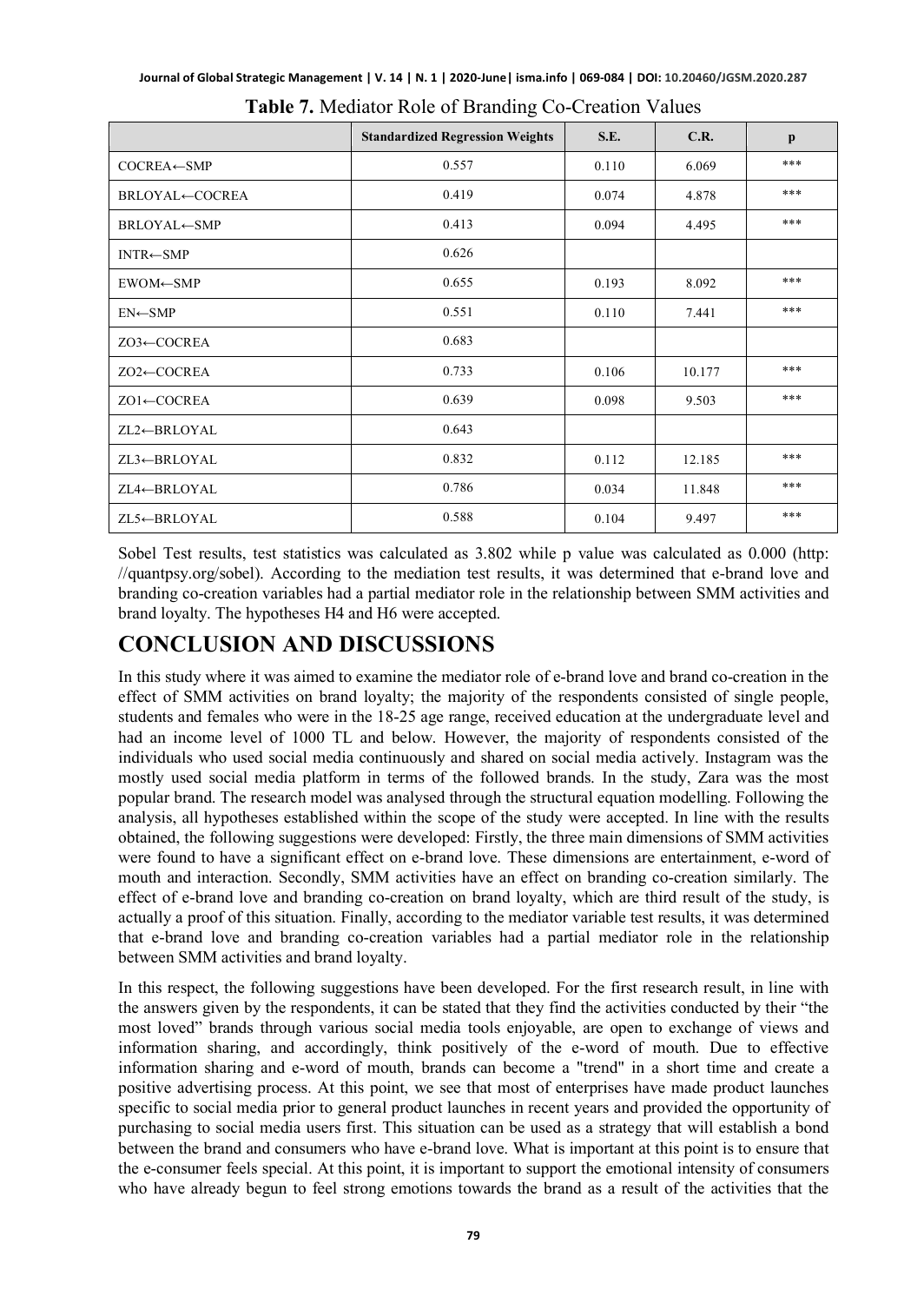brand conducted through social media. Furthermore, the consumer will be able to do more shares regarding the brand, contribute to the content formation and make the brand one of the "trends" and "mentioned" brands. While it is possible to mention this situation for both small and large enterprises, the use of the right social media tool is also important. Within the scope of the study, it was revealed that Instagram was an effective tool for love brands. The market segment to which enterprises address, the sharing of contents in line with their target audiences and the selection of the right social media tool will increase the effectiveness in this sense. On the other hand, selecting a single social media tool can be a wrong strategy. For this reason, by considering many factors such as consumer preferences, demographic characteristics, product category, brand characteristics, all social media tools can be utilized. This strategy can also be interpreted as the social media positioning strategy. The effect of social media continues to increase rapidly and new practices are emerging every day. It is important for enterprises to engage in these practices to stay updated and to carry out integrated marketing communication no matter which tool is preferred. At this point, conducting social media marketing according to generations may be another suggestion. With social media marketing practices conducted according to the generations, "privileged, differentiated and individual message presentation" can be realized according to target groups. Official accounts of brands can be effectively used in this sense and the support to be obtained from the "influencers" in the relevant field can be useful.

For the second research result, SMM activities have an effect on branding co-creation. In other words, consumers are more willing to contribute to the contents that they find entertaining, highly interactive and worth sharing. With the change of consumer habits, consumers expect brands to contact them. In other words, consumers want to have their own shares in a change to be made and an innovation to be realized. The point to take into consideration at this point is the emotional bond that consumers have established with brands. By participating in this process, consumers demonstrate that they emotionally look after their brands. Taking consumers into consideration in the process and receiving positive feedback in terms of their contributions to the brand will strengthen the existing emotional bond. It is important for enterprises not to lose this existing consumer group. Quick feedback, "if it weren't for you" messages and rewarding consumers both materially and spiritually will act as motivational factors in this sense. For this reason, suggestions regarding the planned changes such as "which one would you choose?" and "short questionnaire studies" may actually be the steps taken for including consumers in the process of branding co-creation, because consumers now demand a personalized experience. Otherwise, they can prefer another brand by abandoning the brands they use.

For the third research result; consumers no longer target the "traditional" but the "different" content where they have their "own contributions". The enterprises that are able to provide this to their consumers are the winning enterprises of today. Such activities make individuals "tag" other individuals in comment network and provide the opportunity to reach potential customers without any effort. These activities, which allow closer and emotional contact between the consumer-consumer and brand-consumer, can be used as an important step in gaining loyal customers. The value of the contents to which consumers have also contributions is very high, because now every consumer can have a channel, promote and interpret different areas and products. Accordingly, enterprises actually feel under pressure compared to the old market conditions, because the form of communication is shaped by consumers not by enterprises. Therefore, it is thought that the brands that can respond correctly to the demands of consumers under the market conditions where the rules are determined by consumers will be the love brands. The e-consumers who have brand love will be committed to their brands in social media.

For the final research result, while SMM activities affect e-brand love, it can be stated that e-brand love makes this relationship stronger on the path going to brand loyalty. Therefore, it will depend on social media strategies that love brands give more importance to SMM activities and make their consumers more loyal to their brands. Similarly, consumers, who are involved in the process of branding co-creation with SMM activities, strengthen brand loyalty as their effectiveness in this process increases. Accordingly, informing and including consumers in the process of branding co-creation through social media tools will increase the number of loyal consumers.

In the future studies to be conducted on the subject, the concept of e-brand love can be handled with different variables such as e-trust and e-commitment in the studies conducted regarding internet-mediated environments. Moreover, SMM activities can be evaluated comparatively in terms of various social media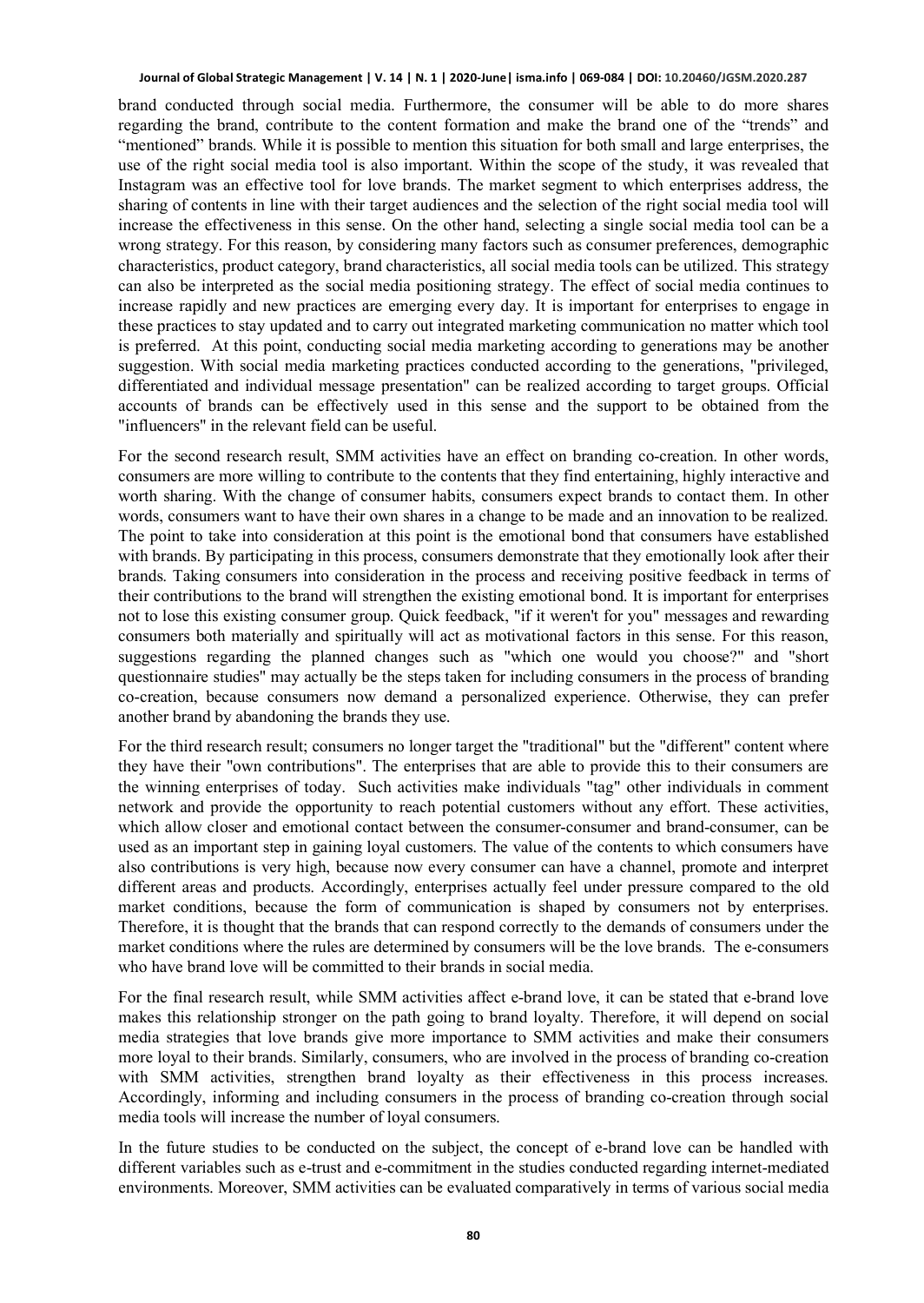tools such as Instagram, YouTube and Facebook. Future studies can conduct researches on different brands and product groups. In addition, two or more sectors can be addressed and analysed. It can be examined influencers and bloggers, who have social media popularity and the power to influence a large group, have an effect on e-brand love and/or co-creation. A study regarding the development of a scale for e-brand love can be conducted in order to measure e-brand love more healthily through social media.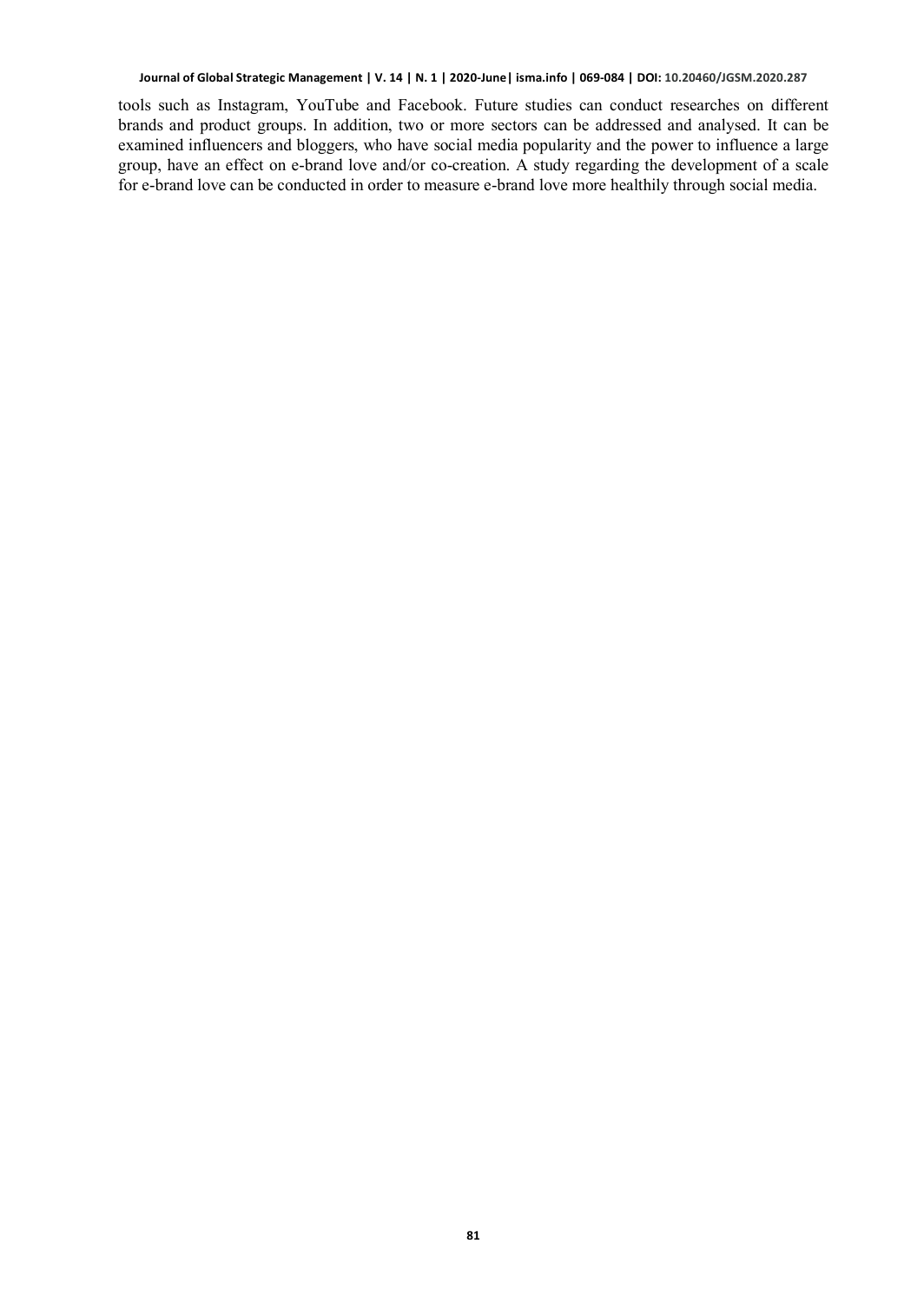#### **REFERENCES**

Agichtein, E., Castillo, C., Donato, D. Gionis, A. and Mishne, G. (2008), Finding High Quality Content in Social Media". Proceedings of the 2008 International Conference on Web Search and Data Mining, 11- 12 February 2008, (pp. 183-194), California, USA.

Algharabat, R. S. (2017), Linking Social Media Marketing Activities with Brand Love: The Mediating Role of Self-Expressive Brands. Kybernetes, 46(10), pp.1801-1819.

Baena, V. (2016), Online and Mobile Marketing Strategies as Drivers of Brand Love in Sports Teams: Findings from Real Madrid. International Journal of Sports Marketing and Sponsorship, 17(3), pp.202- 218.

Balakrishnan, B. K., Dahnil, M. I. and Yi, W. J. (2014), The Impact of Social Media Marketing Medium Toward Purchase Intention and Brand Loyalty among Generation Y. Procedia-Social and Behavioral Sciences, 148, pp.177-185.

Batra, R., Ahuvia, A. and Bagozzi, R.P. (2012), Brand Love, Journal of Marketing, 76(2), pp.1-16.

Carroll, B. and Ahuvia, A.C. (2006), Some Antecedents and Outcomes of Brand Love. Marketing Letters, 17(2), pp.79-89.

Chung, C. and Austria, K. (2010), Social Media Gratification and Attitude Toward Social Media Marketing Messages: A Study of the Effect of Social Media Marketing Messages on Online Shopping Value. Proceedings of the Northeast Business & Economics Association, pp.581-586.

Cifci, S. and Sözen, D. (2017), Tüketicilerin Sosyal Medya Pazarlama Aktivitelerine Katılımlarının Etkileyicileri ve Sonuçları. Ege Akademik Bakış Dergisi, 17(4), pp.505-515.

Cvijikj, I. P. and Michahelles, F. (2013), Online Engagement Factors on Facebook Brand Pages. Social Network Analysis and Mining, 3(4), pp.843-861.

Ehlen, C., van der Klink, M., Stoffers, J. and Boshuizen, H. (2017), The Co-Creation-Wheel: A Four-Dimensional Model of Collaborative Interorganisational Innovation. European Journal of Training and Development, 41(7), pp.628-646.

Erdoğmuş, İ. E. and Çicek, M. (2012), The Impact of Social Media Marketing on Brand Loyalty. Procedia-Social and Behavioral Sciences, 58, pp.1353-1360.

Felix, R., Rauschnabel, P. A. and Hinsch, C. (2017), Elements of Strategic Social Media Marketing: A Holistic Framework. Journal of Business Research, 70, pp.118-126.

France, C., Merrilees, B. and Miller, D. (2015), Customer Brand Co-Creation: A Conceptual Model. Marketing Intelligence & Planning, 33(6), pp.848-864.

Gamboa, A. M. and Gonçalves, H. M. (2014), Customer Loyalty Through Social Networks: Lessons from Zara on Facebook. Business Horizons, 57(6), pp.709-717.

Godey, B., Manthiou, A., Pederzoli, D., Rokka, J., Aiello, G., Donvito, R. and Singh, R. (2016), Social Media Marketing Efforts of Luxury Brands: Influence on Brand Equity and Consumer Behavior. Journal of Business Research, 69(12), pp.5833-5841.

Gommans, M., Krishman, K. S. and Scheffold, K. B. (2001), From Brand Loyalty to E-Loyalty: A Conceptual Framework. Journal of Economic & Social Research, 3(1), pp.43-58.

Gounaris, S. and Stathakopoulos, V. (2004), Antecedents and Consequences of Brand Loyalty: An Empirical Study. Journal of Brand Management, 11(4), pp.283-306.

Hair, J.F.Jr., Rolph E. A., Ronald L.T. and William C. B. (1998), Multivariate Data Analysis. Prentice-Hall. Inc, New Jersey.

Hajli, N., Shanmugam, M., Papagiannidis, S., Zahay, D. and Richard, M. O. (2017), Branding Co-Creation with Members of Online Brand Communities. Journal of Business Research, 70, pp.136-144.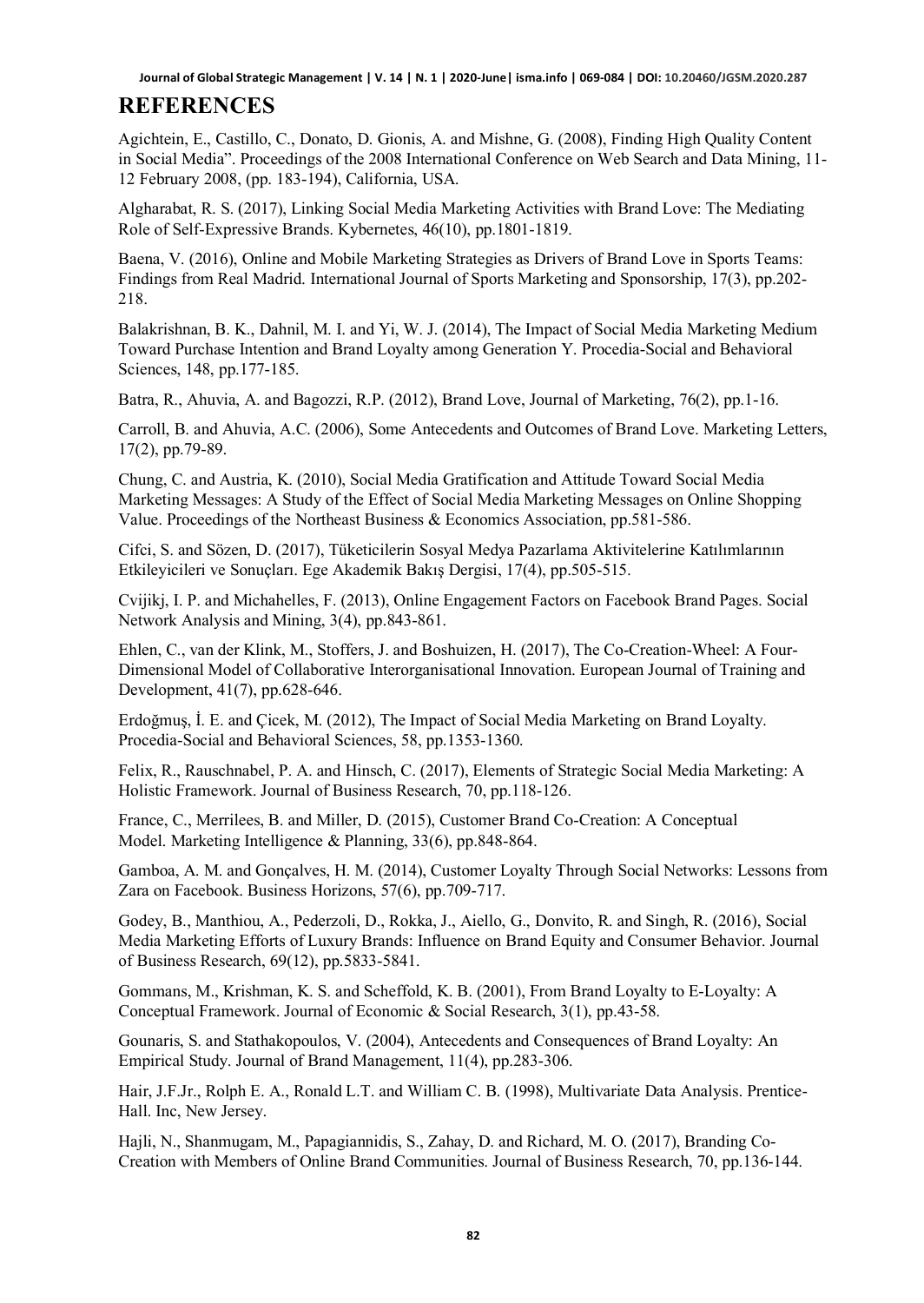Hennig-Thurau, T., Gwinner, K. P., Walsh, G. and Gremler, D. D. (2004), Electronic Word-of-Mouth Via Consumer-Opinion Platforms: What Motivates Consumers to Articulate Themselves on The Internet? Journal of Interactive Marketing, 18(1), pp.38-52.

Hoyer, W. D., Chandy, R., Dorotic, M., Krafft, M. and Singh, S. S. (2010), Consumer Co-Creation in New Product Development. Journal of Service Research, 13(3), pp.283-296.

Hsieh, S. H. and Chang, A. (2016), The Psychological Mechanism of Brand Co-Creation Engagement. Journal of Interactive Marketing, 33, pp.13-26.

Ismail, A. R. (2017), The Influence of Perceived Social Media Marketing Activities on Brand Loyalty: The Mediation Effect of Brand and Value Consciousness. Asia Pacific Journal of Marketing and Logistics, 29(1), pp.129-144.

Kamboj, S., Sarmah, B., Gupta, S. and Dwivedi, Y. (2018), Examining Branding Co-Creation in Brand Communities on Social Media: Applying the Paradigm of Stimulus-Organism- Response. International Journal of Information Management, 39, pp.169-185.

Karjaluoto, H., Munnukka, J. and Kiuru, K. (2016), Brand Love and Positive Word of Mouth: The Moderating Effects of Experience and Price. Journal of Product & Brand Management, 25(6), pp.527- 537.

Kaufmann, H. R., Loureiro, S. M. C. and Manarioti, A. (2016), Exploring Behavioural Branding, Brand Love and Brand Co-Creation. Journal of Product & Brand Management, 25(6), pp.516-526.

Kim, A. J. and Ko, E. (2012), Do Social Media Marketing Activities Enhance Customer Equity? An Empirical Study of Luxury Fashion Brand. Journal of Business Research, 65(10), pp.1480-1486.

Kim, E., Sung, Y. and Kang, H. (2014), Brand Followers' Retweeting Behavior on Twitter: How Brand Relationships Influence Brand Electronic Word-Of-Mouth. Computers in Human Behavior, 37, pp.18-25.

Laroche, M., Habibi, M. R. and Richard, M. O. (2013), To Be or Not to Be in Social Media: How Brand Loyalty Is Affected by Social Media? International Journal of Information Management, 33(1), pp.76-82.

Machado, J. C., Vacas-de-Carvalho, L., Azar, S. L., André, A. R. and dos Santos, B. P. (2019), Brand Gender and Consumer-Based Brand Equity on Facebook: The Mediating Role of Consumer-Brand Engagement and Brand Love. Journal of Business Research, 96, pp.376-385.

Merrilees, B. and Fry, M. L. (2003), E-Trust: The Influence of Perceived Interactivity on E-Retailing Users. Marketing Intelligence & Planning, 21(2), pp.123-128.

Muntinga, D. G., Moorman, M. and Smit, E. G. (2011), Introducing Cobras: Exploring Motivations for Brand-Related Social Media Use. International Journal of Advertising, 30(1), pp.13-46.

Oliver, R. L. (1999), Whence Consumer Loyalty?. The Journal of Marketing, 64(3), pp.33-44.

Piller, F. T., Vossen, A. and Ihl, C. (2012), From Social Media to Social Product Development: The Impact of Social Media on Co-Creation of Innovation. Die Unternehmung, 65(1), pp.1-22.

Quantpsy.org (2019). http://quantpsy.org/sobel/sobel.htm. Date Accessed: 01.09.2019.

Ruiz-Mafe, C., Martí-Parreño, J. and Sanz-Blas, S. (2014), Key Drivers of Consumer Loyalty to Facebook Fan Pages. Online Information Review, 38(3), pp.362-380.

Saravanakumar, M. and SuganthaLakshmi, T. (2012), Social Media Marketing. Life Science Journal, 9(4), pp.4444-4451.

Seo, E. J. and Park, J. W. (2018), A Study on The Effects of Social Media Marketing Activities on Brand Equity and Customer Response in The Airline Industry. Journal of Air Transport Management, 66, pp.36- 41.

Tekbıyık, K. (2017), Impact of Brand Love on Focal Online and Offline Consumer Behavior Outcomes (Master Thesis). İstanbul: Marmara Üniversitesi Sosyal Bilimler Enstitüsü.